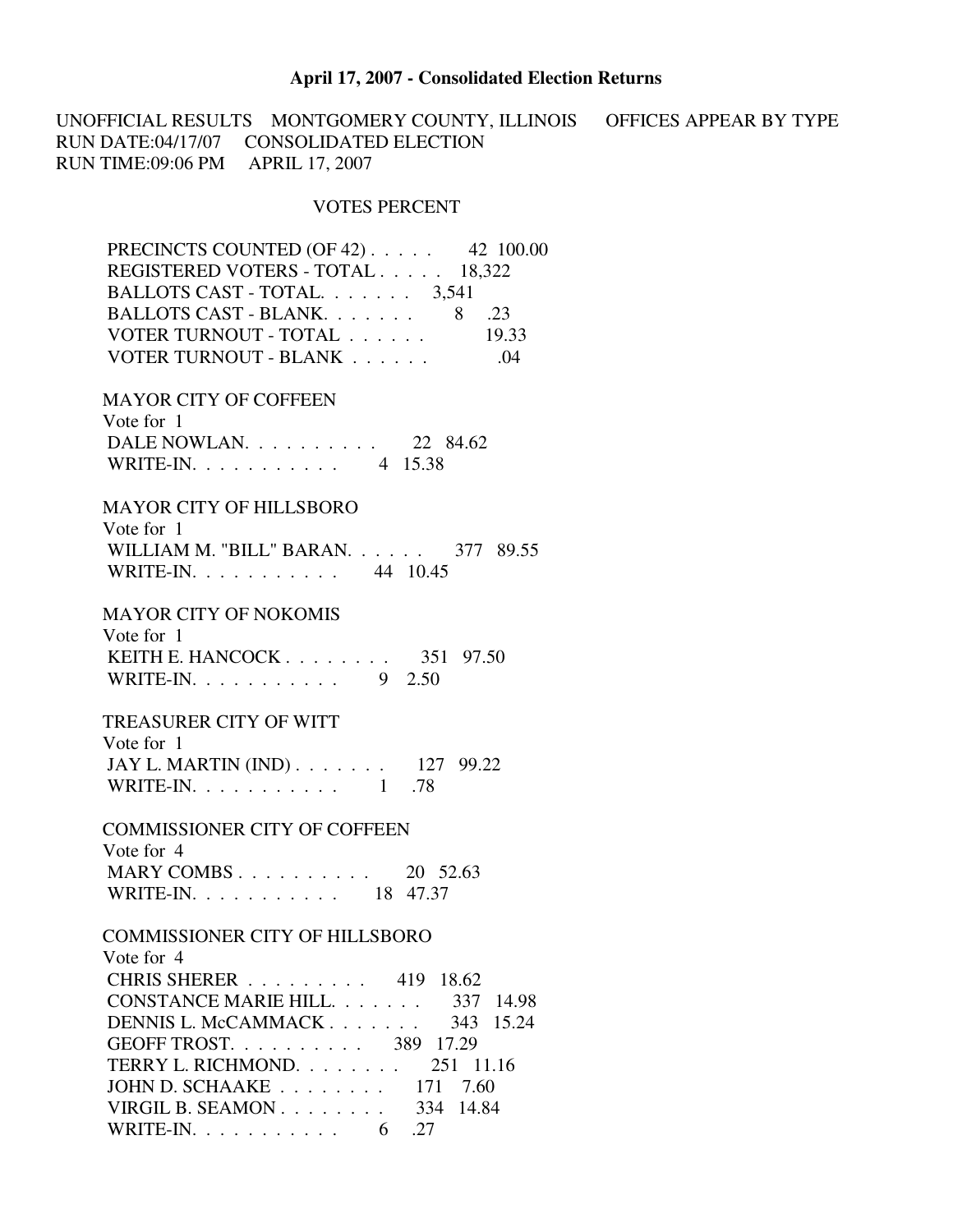COMMISSIONER CITY OF NOKOMIS Vote for 4 JOE D. MURPHY . . . . . . . . . 182 10.89 JIM KEELE . . . . . . . . . . 178 10.65 DONALD H. PETTY . . . . . . . . 133 7.95 LANCE L. LEHNEN . . . . . . . . 282 16.87 MIKE STOMBAUGH. . . . . . . . . 242 14.47 TERRY E. HILL . . . . . . . . . 277 16.57 MICHAEL J. GUIDISH . . . . . . . 378 22.61 WRITE-IN.  $\ldots$  . . . . . . . . 0 ALDERMAN LITCHFIELD WARD 1 Vote for 1 GREG L. BEIERMANN (IND). . . . . . 67 48.55 ROSS E. WILSON JR. (IND) . . . . . 71 51.45 WRITE-IN.  $\ldots$  . . . . . . . . 0 ALDERMAN LITCHFIELD WARD 2 Vote for 1 PATRICK S. TIMMONS (IND)  $\ldots$  . . . . 63 98.44 WRITE-IN. . . . . . . . . . . . 1 1.56 ALDERMAN LITCHFIELD WARD 3 Vote for 1 JAMES KIRBY (REP). . . . . . . . 123 99.19 WRITE-IN. . . . . . . . . . . . 1 .81 ALDERMAN LITCHFIELD WARD 4 Vote for 1 GARY ZANOTTI (IND) . . . . . . . 41 11.65 WILLIAM (BILL) J. DEES (IND) . . . . 179 50.85 KELLY J. ROBBINS (IND) . . . . . . 132 37.50 WRITE-IN. . . . . . . . . . . 0 ALDERMAN WITT WARD 1 Vote for 1 JAMES N. HADLEY (IND) . . . . . . 9 100.00 WRITE-IN. . . . . . . . . . . 0 ALDERMAN WITT WARD 2 Vote for 1 MICHAEL E. DENBY (IND) . . . . . . 27 100.00 WRITE-IN.  $\ldots$  . . . . . . . . 0 ALDERMAN WITT WARD 3 Vote for 1 JASON K. HUGHES (IND) . . . . . . 3 2.94 DAVID CLOYCE PEMBROKE (IND) . . . . 27 26.47 MICHAEL LOWE (IND) . . . . . . . 48 47.06 SCOTT A. MERANO (IND) . . . . . . 24 23.53 WRITE-IN.  $\ldots$  . . . . . . . . 0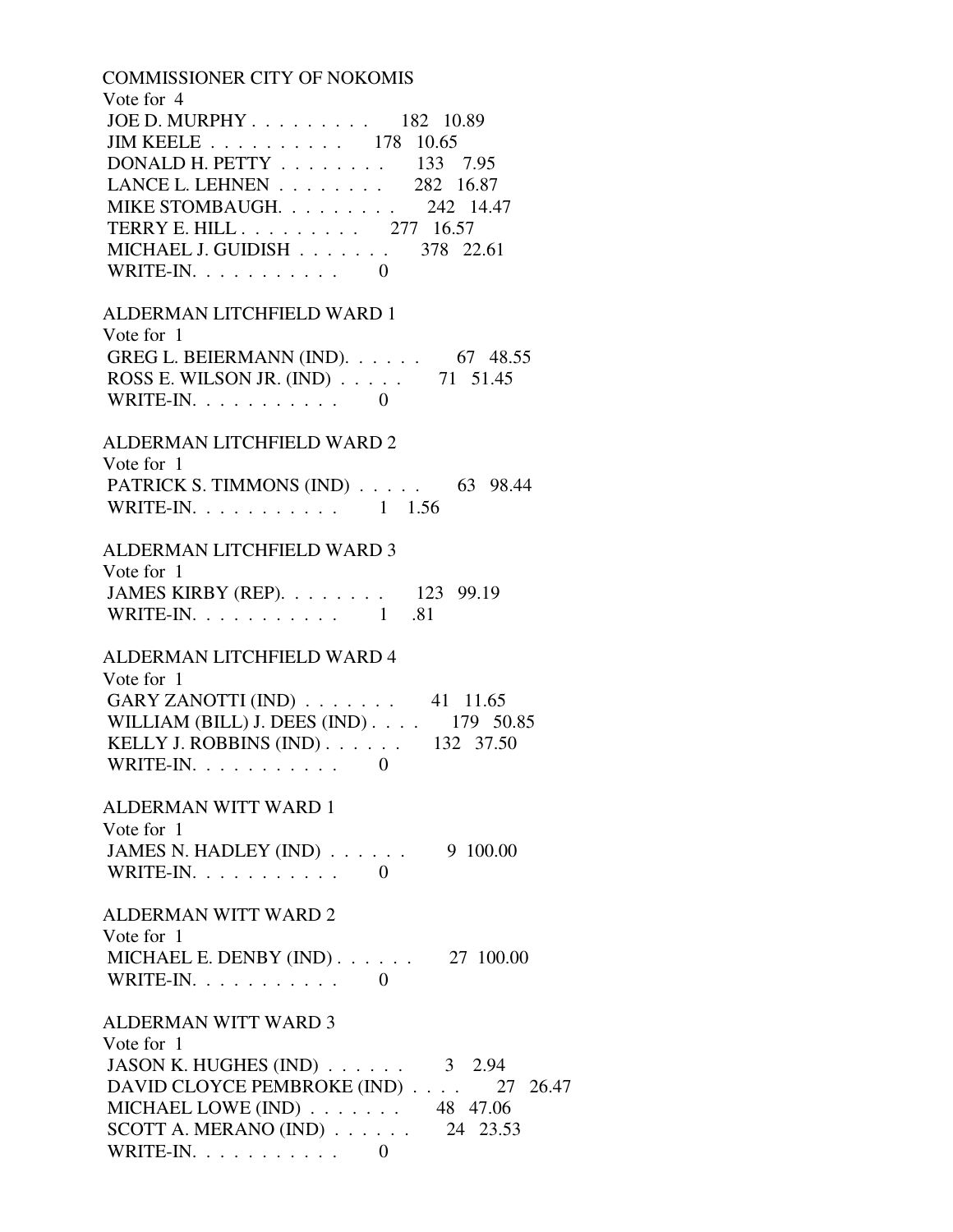ALDERMAN WITT WARD 1 Vote for 1 RANDALL L. LOWE (IND) . . . . . . 10 100.00 WRITE-IN.  $\ldots$  . . . . . . . . 0 VILLAGE PRESIDENT VILLAGE OF IRVING Vote for 1 KYLE E. SCHMEDEKE (PEO). . . . . . 74 44.58 ROBERT MICHAEL CURRIE (IND) . . . . 24 14.46 MARK "GREG"AR BRYCE (IND) . . . . . 67 40.36 WRITE-IN. . . . . . . . . . . . 1 .60 VILLAGE CLERK VILLAGE OF IRVING Vote for 1 MARILYN TAYLOR (PEO). . . . . . . . 105 65.22 LAURA (GRILL) BURRITT (IND)  $\ldots$  55 34.16 WRITE-IN. . . . . . . . . . . . 1 .62 VILLAGE CLERK VILLAGE OF OHLMAN Vote for 1 MYRA MATHIAS (CIT) . . . . . . . 24 100.00 NO CANDIDATE FILED . . . . . . . 0 WRITE-IN.  $\ldots$  . . . . . . . . 0 VILLAGE CLERK VILLAGE OF WALSHVILLE Vote for 1 NO CANDIDATE FILED  $\ldots \ldots \ldots$  0 WRITE-IN.  $\ldots$  . . . . . . . 0 VILLAGE TRUSTEE VILLAGE OF BUTLER Vote for 3 MILDRED PROSE (CIT) . . . . . . . 15 30.61 GARY HUDDLESTUN (CIT)  $\ldots$  . . . . . 16 32.65 KAY WHITE (CIT) . . . . . . . . . 16 32.65 WRITE-IN. . . . . . . . . . . 2 4.08 VILLAGE TRUSTEE VILLAGE OF COALTON Vote for 3 TOM DETMERS (IND). . . . . . . . 35 31.25 PAT JACHINO (IND). . . . . . . . 40 35.71 STEVE KIMBRO (IND) . . . . . . . 36 32.14 WRITE-IN. . . . . . . . . . . . 1 .89 VILLAGE TRUSTEE VILLAGE OF DONNELLSON Vote for 3 DONALD STURGEON (IND) . . . . . . 21 17.36 WILLIAM N. BRECKENRIDGE (IND). . . . 22 18.18 MICHAEL E. WILKINSON (IND). . . . . 27 22.31 E. EDWARD CUNNINGHAM (IND). . . . . 20 16.53 JEAN REEVES (IND). . . . . . . . 31 25.62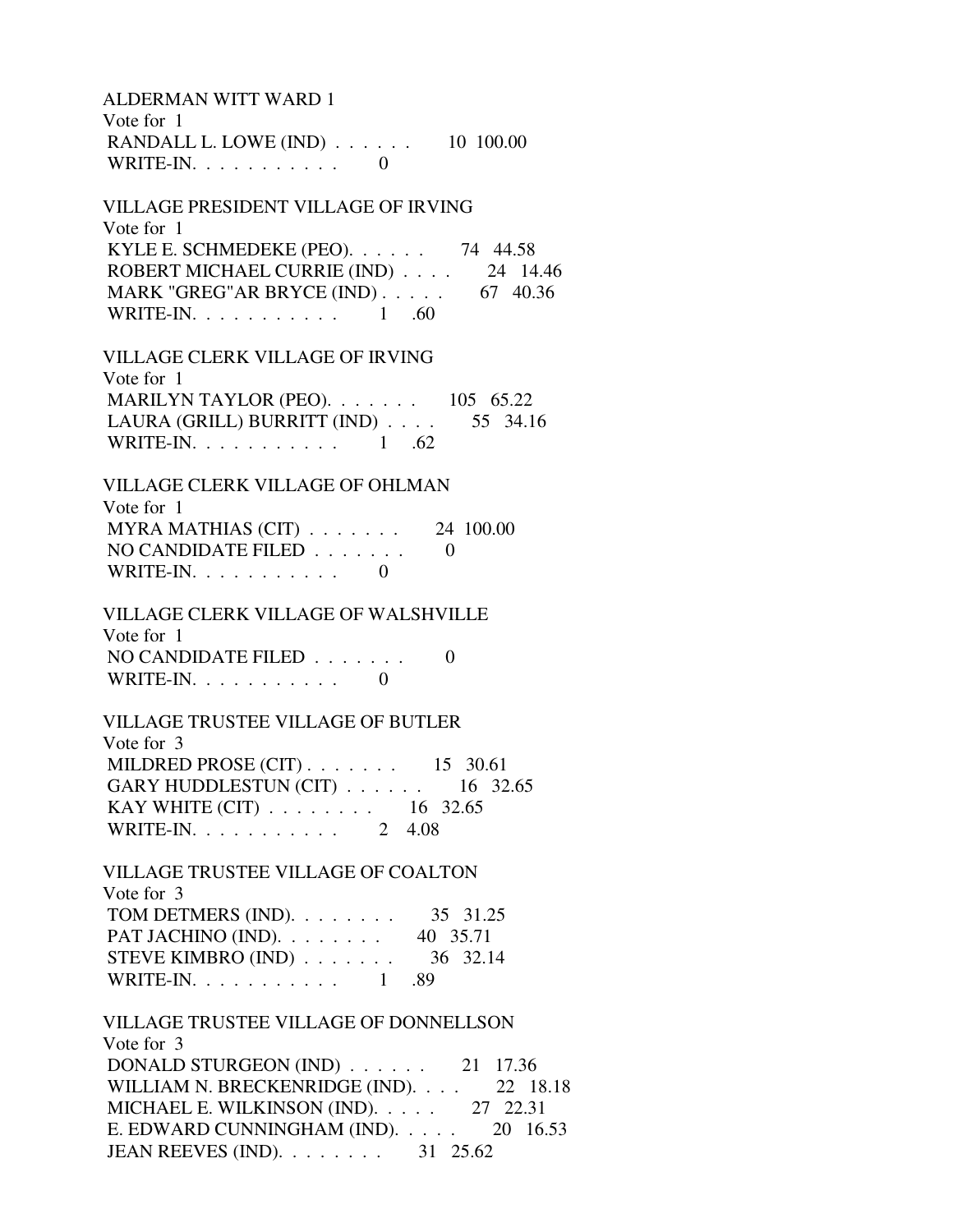WRITE-IN. . . . . . . . . . . 0

 VILLAGE TRUSTEE VILLAGE OF FARMERSVILLE Vote for 3 ROBERT ROVEY (IND) . . . . . . . 92 26.21 ANTHONY "TONY" SANDERS (IND) . . . . 60 17.09 GARRY A. TODT (IND) . . . . . . . 107 30.48 ROGER H. WILLIAMS (IND). . . . . . 90 25.64 WRITE-IN. . . . . . . . . . . . 2 .57 VILLAGE TRUSTEE VILLAGE OF FILLMORE Vote for 3 NO CANDIDATE FILED  $\ldots \ldots$  0 WRITE-IN. . . . . . . . . . . 88 100.00 VILLAGE TRUSTEE VILLAGE OF HARVEL Vote for 3 BERT E. LAND (IND) . . . . . . . 13 86.67 WRITE-IN. . . . . . . . . . . 2 13.33 VILLAGE TRUSTEE VILLAGE OF IRVING Vote for 3 SHIRLEY RANDLE (PEO). . . . . . . 109 23.04 JEAN SNOW (PEO) . . . . . . . . 93 19.66 CARL TAYLOR (PEO). . . . . . . . 79 16.70 ROBERT DAVIS (IND)  $\ldots$  . . . . . . . . 60 12.68 LEE F. BALES (IND) . . . . . . . 40 8.46 SHAWN MURRAY (IND) . . . . . . . 92 19.45 WRITE-IN.  $\ldots$  . . . . . . . 0 VILLAGE TRUSTEE VILLAGE OF OHLMAN Vote for 3 JACQUELINE RAKERS (CIT). . . . . . 19 31.67 BENNY PEIPER (PEO) . . . . . . . 19 31.67 JAMES D. KERR (IND) . . . . . . . 20 33.33 WRITE-IN. . . . . . . . . . . 2 3.33 VILLAGE TRUSTEE VILLAGE OF PANAMA Vote for 3 OTTO RAU (PEO). . . . . . . . . 45 27.78 SHARON PHILLIPS (PEO)  $\ldots$  . . . . . 40 24.69 EUGENE McCARIO (PEO). . . . . . . 33 20.37 DOUGLAS A. CRUTHIS (IND) . . . . . 44 27.16 WRITE-IN.  $\ldots$  . . . . . . . . 0 VILLAGE TRUSTEE VILLAGE OF RAYMOND Vote for 3 JOE MARTIN (IND) . . . . . . . . 140 34.06 ANDREA K. SUMMERS (IND). . . . . . 129 31.39 SCOTT PINKSTON (IND). . . . . . . 138 33.58 WRITE-IN. . . . . . . . . . . 4 .97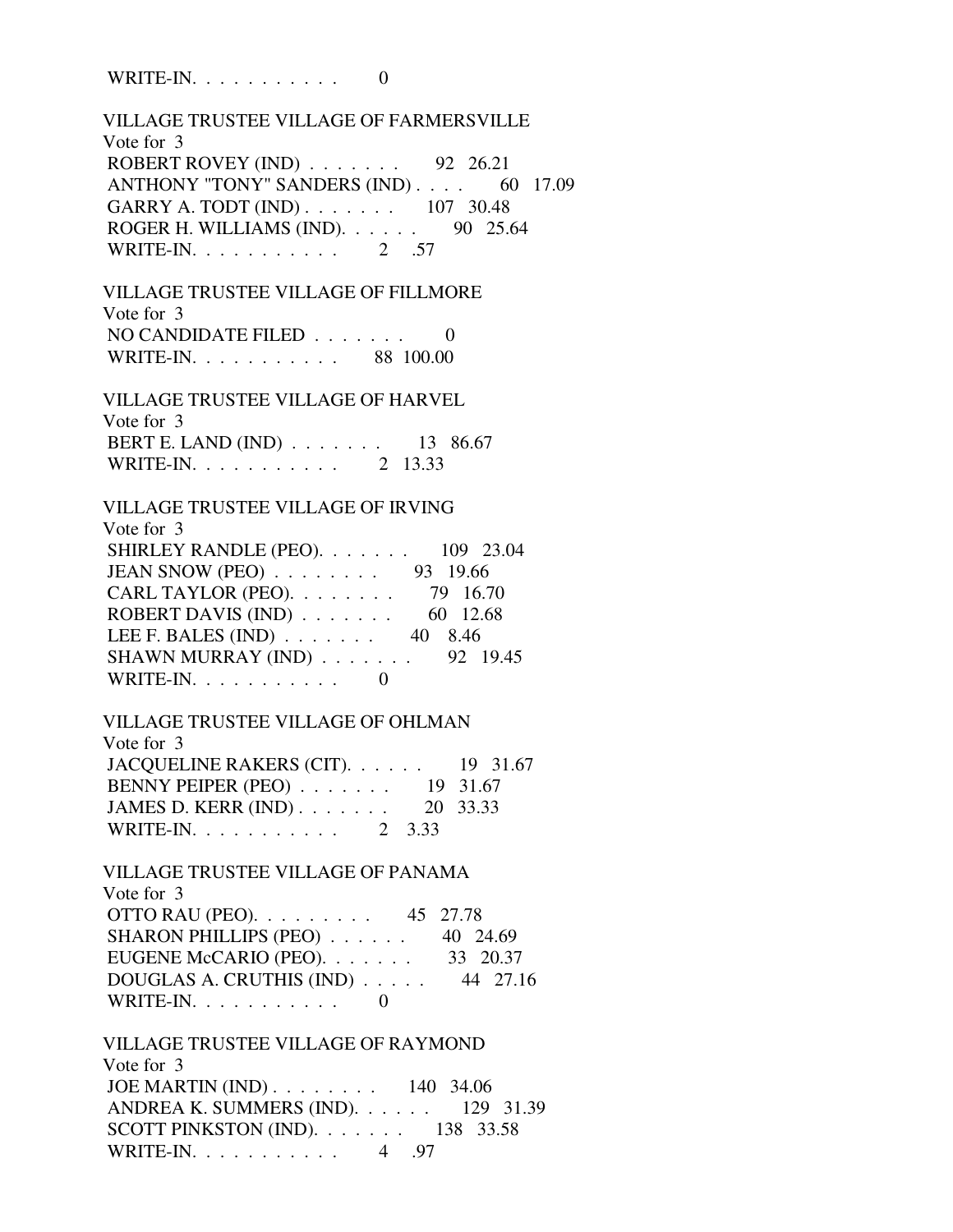VILLAGE TRUSTEE VILLAGE OF SCHRAM CITY Vote for 3 ARTHUR S. CONRAD (IND) . . . . . . 27 38.03 SAMUEL J. WHITLOW (IND). . . . . . . 21 29.58 MICHAEL E. BLAIN (IND) . . . . . . 23 32.39 WRITE-IN.  $\ldots$  . . . . . . . . 0

 VILLAGE TRUSTEE VLG OF TAYLOR SPRINGS FOUR YEAR TERM Vote for 3 BRIAN MCCARTY (IND) . . . . . . . 34 35.42 JAMES D. WASHBURN (IND). . . . . . 26 27.08 KENNY ONDREY (IND) . . . . . . . 36 37.50 WRITE-IN.  $\ldots$  . . . . . . . . 0

 VILLAGE TRUSTEE VILLAGE OF WAGGONER Vote for 3 DAVID A. POPE (IND) . . . . . . . 29 41.43 JOHN GORMAN (IND). . . . . . . . 30 42.86 WRITE-IN. . . . . . . . . . . 11 15.71

 VILLAGE TRUSTEE VILLAGE OF WALSHVILLE FOUR YEAR TERM Vote for 3 ROBERT HEMKEN (IND) . . . . . . . . 3 30.00 RONALD HEMKEN  $(IND)$ ....... 4 40.00 DARLA SYKES (IND). . . . . . . . . 3 30.00

WRITE-IN. . . . . . . . . . . . 0

 VILLAGE TRUSTEE VILLAGE OF WENONAH Vote for 3 JON BAUMAN (IND) . . . . . . . . 11 26.83 AARON JOHNSTON (IND). . . . . . . 13 31.71 NORMA PURGERSON (IND) . . . . . . 7 17.07 TWILA PRESNELL (IND). . . . . . . 10 24.39 WRITE-IN.  $\ldots$  . . . . . . . . 0

 VILLAGE TRUSTEE VILLAGE OF WALSHVILLE UNEXPIRED 2-YEAR TERM Vote for 1 NO CANDIDATE FILED . . . . . . . 0 WRITE-IN.  $\ldots$  . . . . . . . . 0

 VILLAGE TRUSTEE VILLAGE OF TAYLOR SPRINGS UNEXPIRED 2-YEAR TERM Vote for 1 KIM MICKLEVITZ (IND). . . . . . . 34 97.14 WRITE-IN. . . . . . . . . . . . 1 2.86

 PARK COMMISSIONER LITCHFIELD PARK DISTRICT FOUR YEAR TERM Vote for 3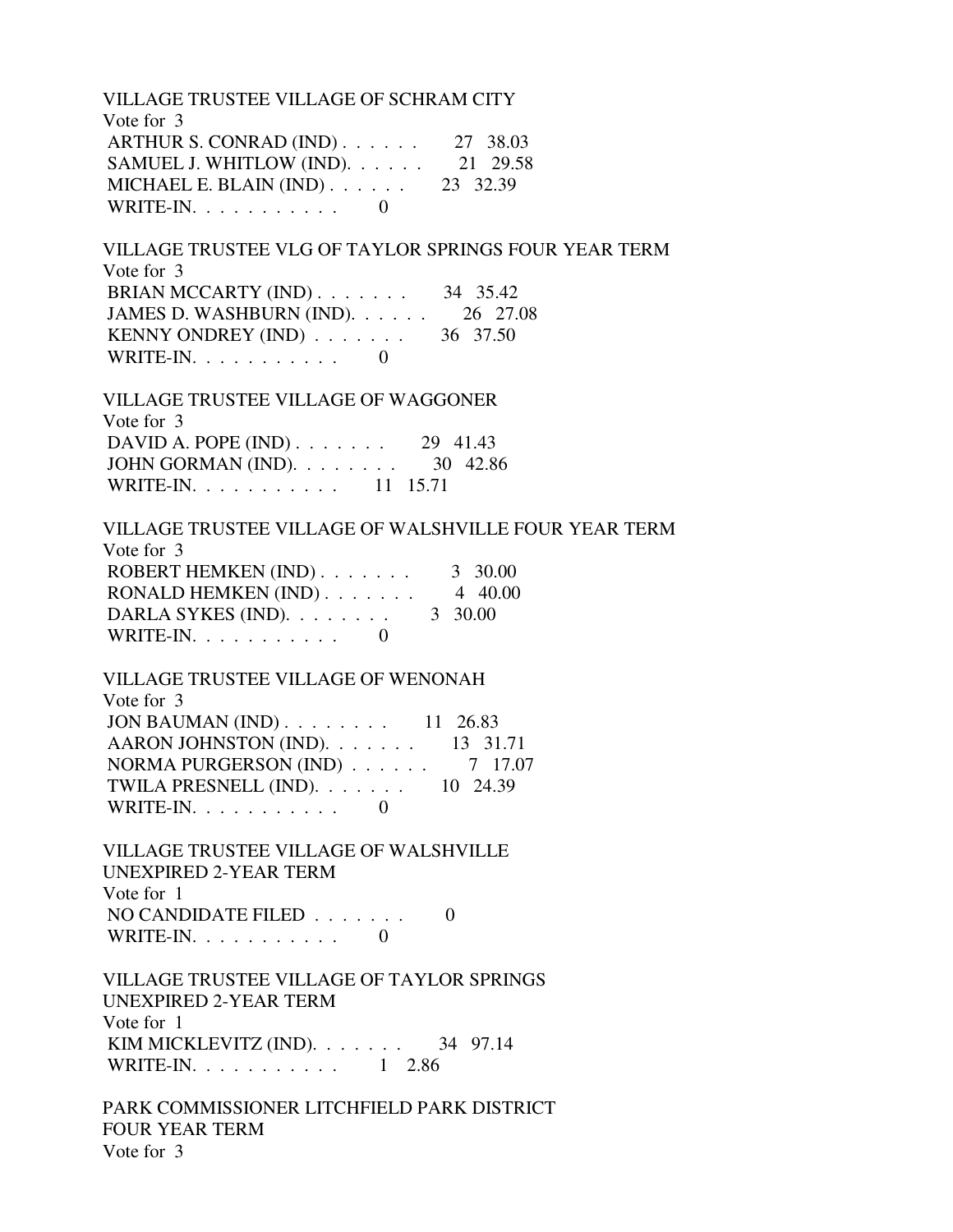CODY R. MILLER. . . . . . . . . 364 41.51 PEGGY J. HIMSTEDT. . . . . . . . 421 48.00 WRITE-IN. . . . . . . . . . . 92 10.49 PARK COMMISSIONER NOKOMIS COMMUNITY MEMORIAL PARK FOUR YEAR TERM Vote for 2 LARRY MENIN. . . . . . . . . . 255 23.94 BRAD JANSSEN . . . . . . . . . 360 33.80 KRIS DETMERS . . . . . . . . . 450 42.25 WRITE-IN.  $\ldots$  . . . . . . . . 0 PARK COMMISSIONER LITCHFIELD PARK DISTRICT UNEXPIRED 2-YEAR TERM Vote for 2 NO CANDIDATE FILED . . . . . . . 0 WRITE-IN. . . . . . . . . . . 55 100.00 PARK COMMISSIONER NOKOMIS COMMUNITY MEMORIAL PARK UNEXPIRED 2-YEAR TERM Vote for 2 STEVE EISENBARTH . . . . . . . . 504 52.77 TRENT LOHMAN . . . . . . . . . 449 47.02 WRITE-IN.  $\ldots$  . . . . . . . . 2 . 21 PARK COMMISSIONER PITMAN TOWNSHIP PARK DISTRICT FULL 6 YEAR TERM Vote for 2 MARGARET MILLBURG. . . . . . . . 69 51.88 NORMAN WEIDNER. . . . . . . . . 64 48.12 WRITE-IN.  $\ldots$  . . . . . . . . 0 PARK COMMISSIONER RAYMOND PARK DISTRICT Vote for 2 CARL WALCH . . . . . . . . . . 155 50.65 VERNE L. PINKSTON. . . . . . . . 151 49.35 WRITE-IN. . . . . . . . . . . . . . . 0 PARK COMMISSIONER PITMAN TOWNSHIP PARK DISTRICT UNEXPIRED 4-YEAR TERM Vote for 1 ALLAN WEITEKAMP . . . . . . . . 74 100.00 WRITE-IN.  $\ldots$  . . . . . . . . 0 LIBRARY TRUSTEES FARMERSVILLE-WAGGONER Vote for 2 JAROD HITCHINGS . . . . . . . . 203 48.68 CAROL ROVEY. . . . . . . . . . 213 51.08 WRITE-IN. . . . . . . . . . . . 1 .24

LIBRARY TRUSTEE DOYLE PUBLIC LIBRARY DISTRICT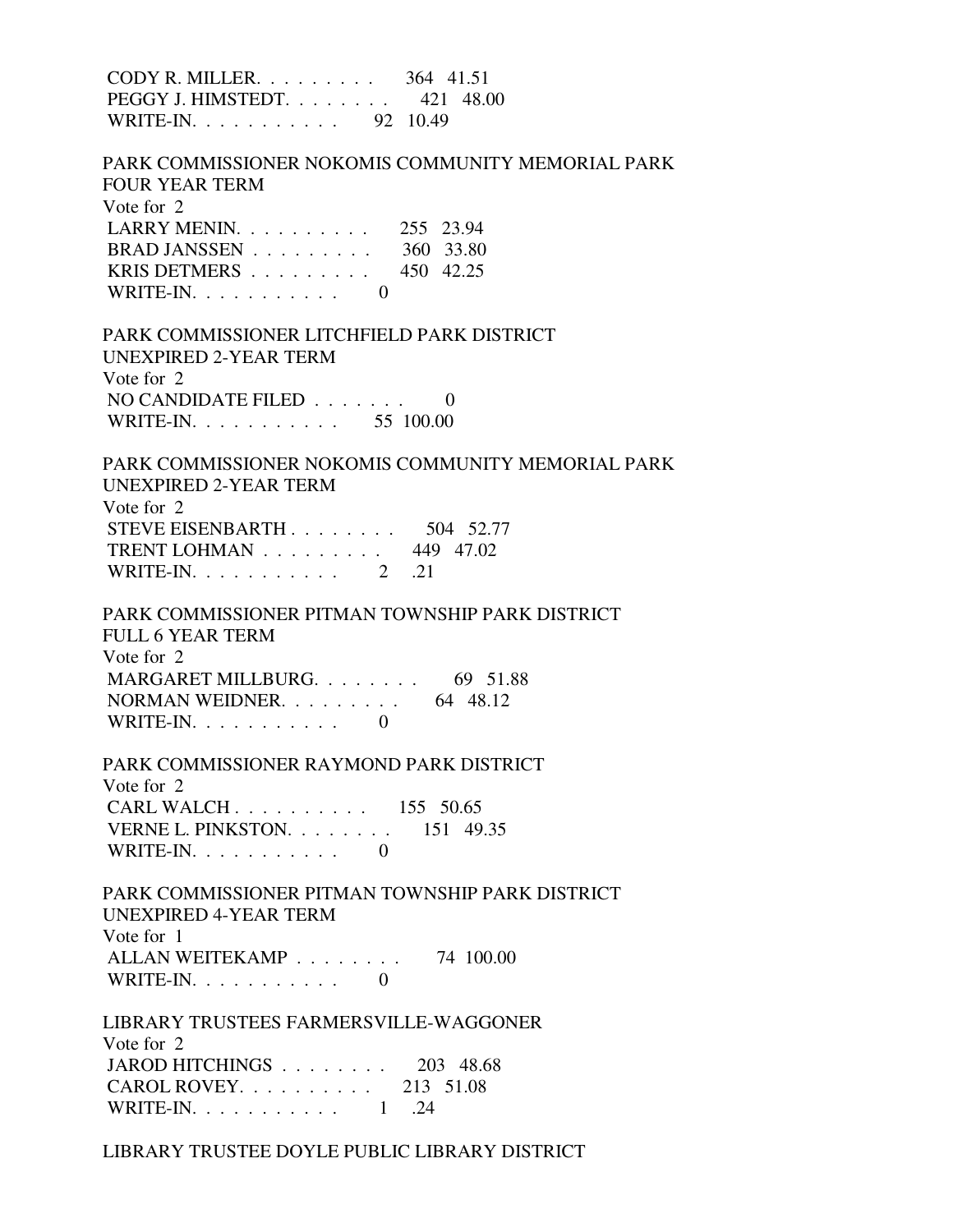Vote for 3 RICHARD A. STEELE. . . . . . . . 233 33.48 FRANCES M. BENNING . . . . . . . 217 31.18 MARLA HERMAN . . . . . . . . . 246 35.34 WRITE-IN. . . . . . . . . . . 0

 LIBRARY TRUSTEE NOKOMIS TOWNSHIP LIBRARY FOUR YEAR TERM Vote for 3 SHARON SATTERLEE . . . . . . . . 464 32.81 MARJORIE C. EISENBARTH . . . . . . 504 35.64 DAVID E. CAREY. . . . . . . . . 445 31.47 WRITE-IN. . . . . . . . . . . . 1 .07

 LIBRARY TRUSTEE WITT TOWNSHIP LIBRARY FULL 6 YEAR TERM Vote for 3 ELAINE KUETHE . . . . . . . . . 144 31.86 SALLY MEYER. . . . . . . . . . 157 34.73 ROSALIE KING . . . . . . . . . 150 33.19 WRITE-IN.  $\ldots$  . . . . . . . . . 1 .22

 LIBRARY TRUSTEE WITT TOWNSHIP LIBRARY UNEXPIRED 2-YEAR TERM

| Vote for 1                 |  |
|----------------------------|--|
| CONNIE MILLER $161$ 100.00 |  |
| WRITE-IN. $\ldots$         |  |

 LIBRARY TRUSTEE NOKOMIS TOWNSHIP LIBRARY UNEXPIRED 4 YEAR TERM Vote for 1 DEBORAH A. DAWSON. . . . . . . . 346 66.28 NANCY J. RICHARDSON . . . . . . . . 176 33.72

WRITE-IN. . . . . . . . . . .  $\qquad \qquad 0$ 

 LIBRARY TRUSTEES GRAND PRAIRIE OF THE WEST Vote for 4 SANDRA HELMERICHS. . . . . . . . 4 25.00 DORIS L. WEERTS . . . . . . . . 4 25.00 GLORIA LESKOVISEK. . . . . . . . 4 25.00 ROBYN HAYS . . . . . . . . . . . 4 25.00

WRITE-IN.  $\ldots$  . . . . . . . . 0

 MEMBERS BOARD OF EDUCATION PAWNEE C.U.S.D. 11 Vote for 3 CHRIS REYNOLDS. . . . . . . . . 0 SHELLY CRAIGMILES. . . . . . . . 2 10.53 DALE G. DAILY . . . . . . . . . . 1 5.26 EDWARD BOWEN . . . . . . . . . 4 21.05 DANIEL JOHNSON. . . . . . . . . . . 6 31.58 KIMBERLY S. JACKSON . . . . . . . . 0 KIMBERLY ANN DONAHO . . . . . . . 2 10.53 GREGG SHIMCHICK . . . . . . . . 0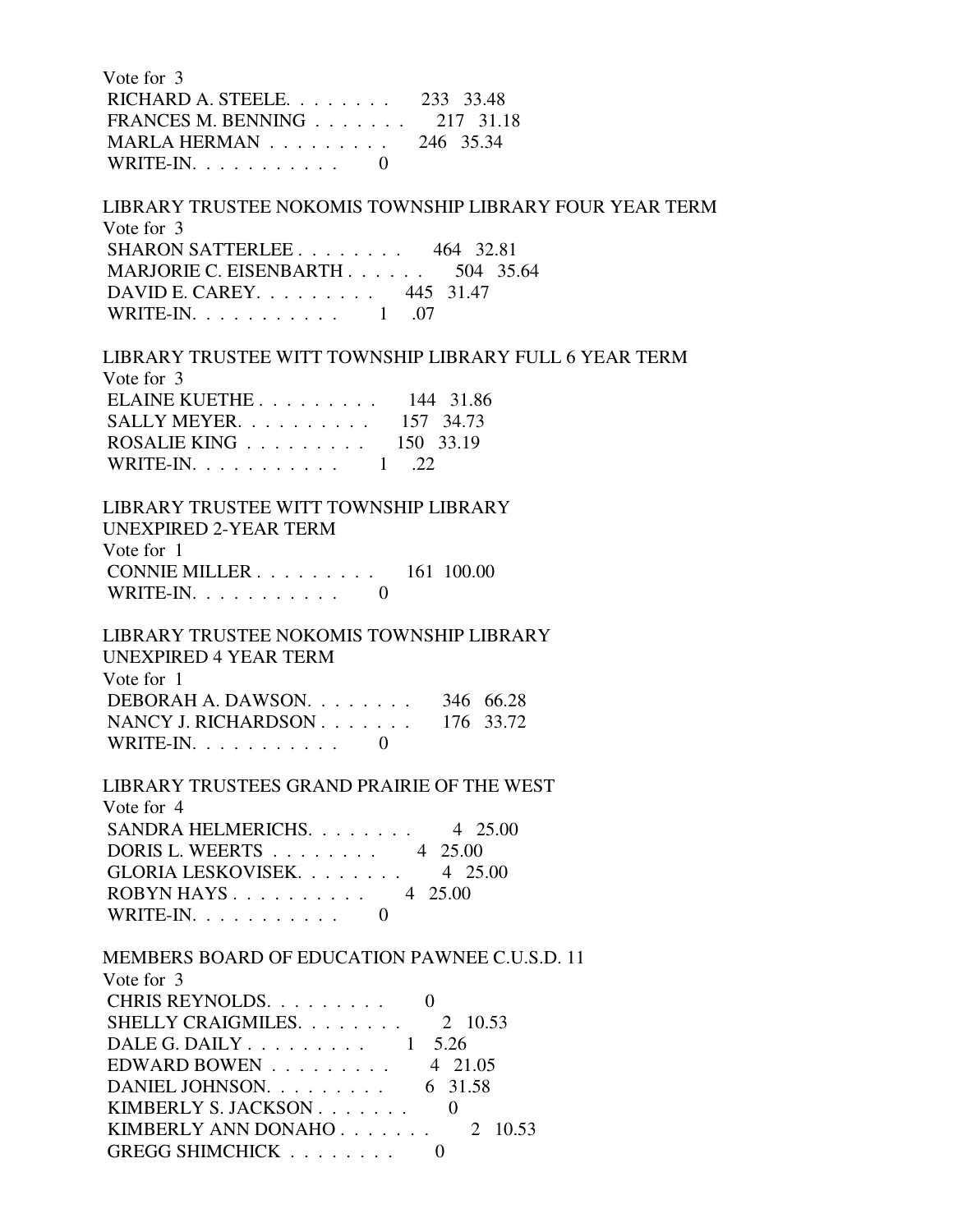| DOUG HOWELL<br>2 10.53<br>SHAWN BURNLEY $\ldots \ldots \ldots$ 2 10.53<br>WRITE-IN. $\ldots$ 0 |  |
|------------------------------------------------------------------------------------------------|--|
| MEMBERS BOARD OF EDUCATION MORRISONVILLE C.U.S.D 1<br><b>UNEXPIRED 2-YEAR TERM</b>             |  |
| Vote for 1<br>DEBRA K. FORBES $\ldots \ldots \ldots$ 4 100.00<br>WRITE-IN. $\ldots$ 0          |  |
| MEMBERS BOARD OF EDUCATION PANHANDLE C.U.S.D. 2<br>UNEXPIRED 2-YR.TERM                         |  |
| Vote for 1                                                                                     |  |
| JAMES M. ALLEN. 340 99.13<br>WRITE-IN. 3 .87                                                   |  |
| MEMBERS BOARD OF EDUCATION GIRARD C.U.S.D. 3<br><b>UNEXPIRED 2-YEAR TERM</b>                   |  |
| Vote for 2                                                                                     |  |
| JAY ROGERS<br>$\theta$                                                                         |  |
| WRITE-IN. $\ldots$<br>$\theta$                                                                 |  |
| MEMBERS BOARD OF EDUCATION MORRISONVILLE C.U.S.D 1<br><b>FULL 4-YEAR TERM</b>                  |  |
| Vote for 4                                                                                     |  |
| BILL HARMON. 4 25.00                                                                           |  |
| RICHARD WAYNE REED<br>2 12.50                                                                  |  |
| STEPHEN P. BROWN 4 25.00                                                                       |  |
| KEDRA SCHMEDEKE 4 25.00                                                                        |  |
| MARY J. BEARD 2 12.50                                                                          |  |
| WRITE-IN. $\ldots$ 0                                                                           |  |
| MEMBERS BOARD OF EDUCATION PANA C.U.S.D. 8<br>Vote for 4                                       |  |
| DAVID E. KOONTZ 6 25.00                                                                        |  |
| JOHN METZGER $\ldots$ 6 25.00                                                                  |  |
| DONALD K. ALLEN $\ldots \ldots \ldots$ 6 25.00                                                 |  |
| SHERRY SCHNEIDER.<br>$\overline{0}$                                                            |  |
| 6 25.00<br>KAREN MIZEUR                                                                        |  |
| WRITE-IN. $\ldots$ 0                                                                           |  |
| MEMBERS BOARD OF EDUCATION LITCHFIELD C.U.S.D. 12                                              |  |
| Vote for 4<br>ROB NICKERSON 455 24.45                                                          |  |
|                                                                                                |  |
|                                                                                                |  |
| STEPHANIE BLANKENSHIP 468 25.15<br>JEFF SEABAUGH 379 20.37                                     |  |

 MEMBERS BOARD OF EDUCATION PANHANDLE C.U.S.D. 2 FULL 4-YEAR TERM Vote for 4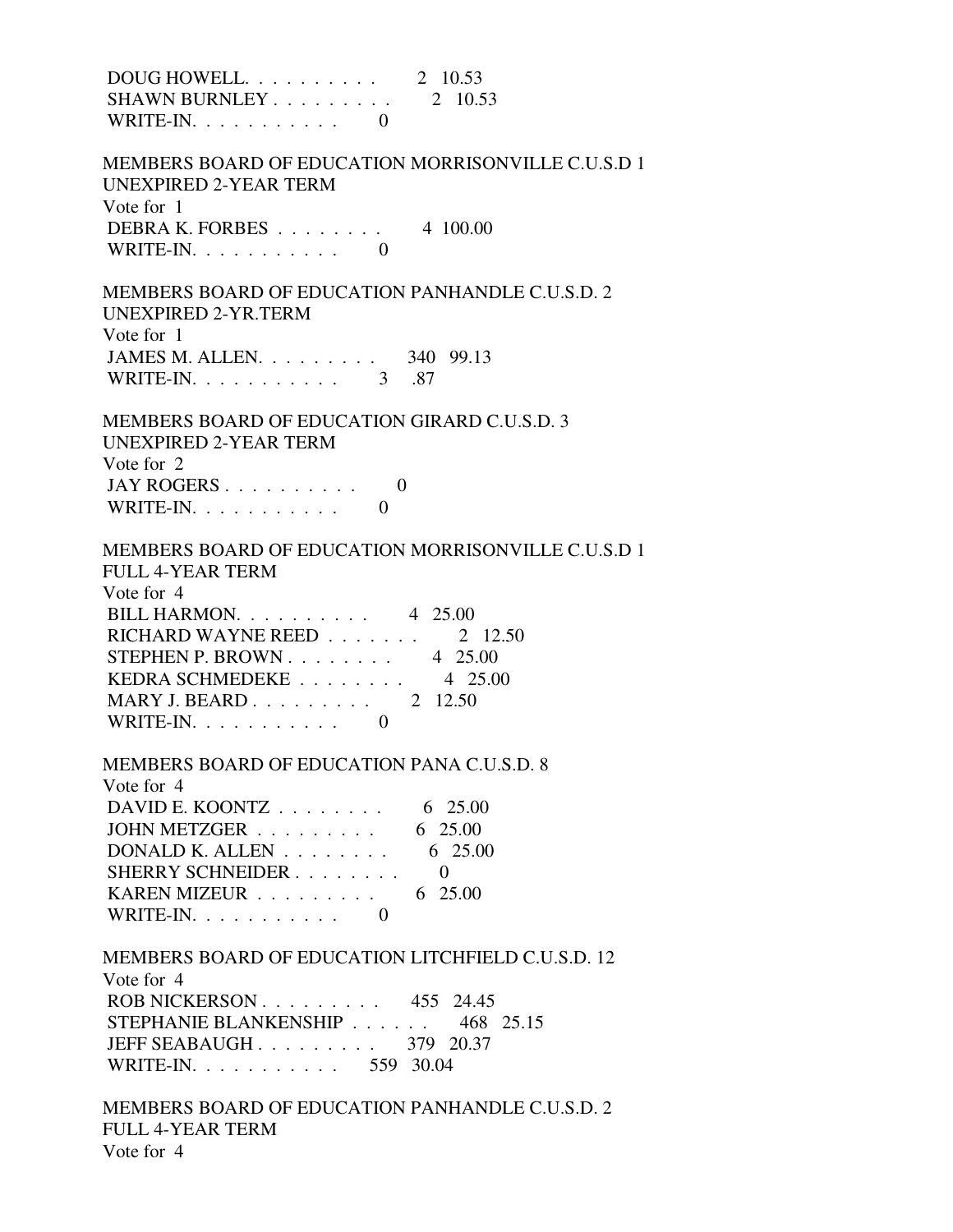SCHELLI A. MARTIN-SANDERS . . . . . 308 19.38 TERESA M. PAYNE . . . . . . . . 302 19.01 CLARENCE L. SMITH. . . . . . . . 177 11.14 MICHAEL V. MEISNER . . . . . . . 417 26.24 RANDY J. POPE . . . . . . . . . . 381 23.98 WRITE-IN.  $\ldots$  . . . . . . . . 4 .25

 MEMBERS BOARD OF EDUCATION GIRARD C.U.S.D. 3 FULL 4-YEAR TERM Vote for 4 JODIE SEALEY . . . . . . . . . 0 MARK W. EDWARDS  $\ldots$ ...... 0 MARK S. SLOMAN.  $\ldots$  . . . . . . . 0 SUSAN L. FOX  $\ldots \ldots \ldots$  0 COLLEEN M. KOPROWITZ. . . . . . . 0 WRITE-IN.  $\ldots$  . . . . . . . . 0

 MEMBERS BOARD OF EDUCATION HILLSBORO C.U.S.D. 3 Vote for 4 TRINA R. BRITTON . . . . . . . . 797 23.86 WILLIAM D. JURGENA . . . . . . . 834 24.96 BARBARA ADAMS . . . . . . . . . 884 26.46 THOMAS W. CLINARD. . . . . . . . 811 24.27 WRITE-IN. . . . . . . . . . . . 15 .45

 MEMBERS BOARD OF EDUCATION MT. OLIVE C.U.S.D. 5 Vote for 4 JOHN M. SKERTICH . . . . . . . . 15 15.00 DAVID L. SMITH. . . . . . . . . 12 12.00

| ROB BUTLER 19 19.00                             |  |
|-------------------------------------------------|--|
| FRED "BOOTS" STRAUB 8 8.00                      |  |
| DAVID SPURNEY 1 1.00                            |  |
| DONALD McCOLLUM $\ldots \ldots \ldots$ 2 2.00   |  |
| DAVID V. KERNICH $\ldots \ldots \ldots$ 6 6.00  |  |
| SANDIE PEZOLD $18$ 18.00                        |  |
| DEBRA J. HEEREN $\ldots \ldots \ldots$ 19 19.00 |  |
| WRITE-IN. $\ldots$                              |  |

MEMBERS BOARD OF EDUCATION VIRDEN C.U.S.D. 4

 Vote for 3 BETH KIEL . . . . . . . . . . 3 27.27 TAMARA S. KIME-IRELAND . . . . . . 4 36.36 JEFFREY L. CARTER. . . . . . . . 4 36.36 WILLIAM "BOB" McCREADY . . . . . . 0 WRITE-IN.  $\ldots$  . . . . . . . . 0

DENNIS STEWART. . . . . . . . . 254 12.08

 MEMBERS BOARD OF EDUCATION NOKOMIS C.U.S.D. 22 Vote for 3 DAVID SCHWEIZER . . . . . . . . 459 21.83 JIM W. EISENBARTH. . . . . . . . 440 20.92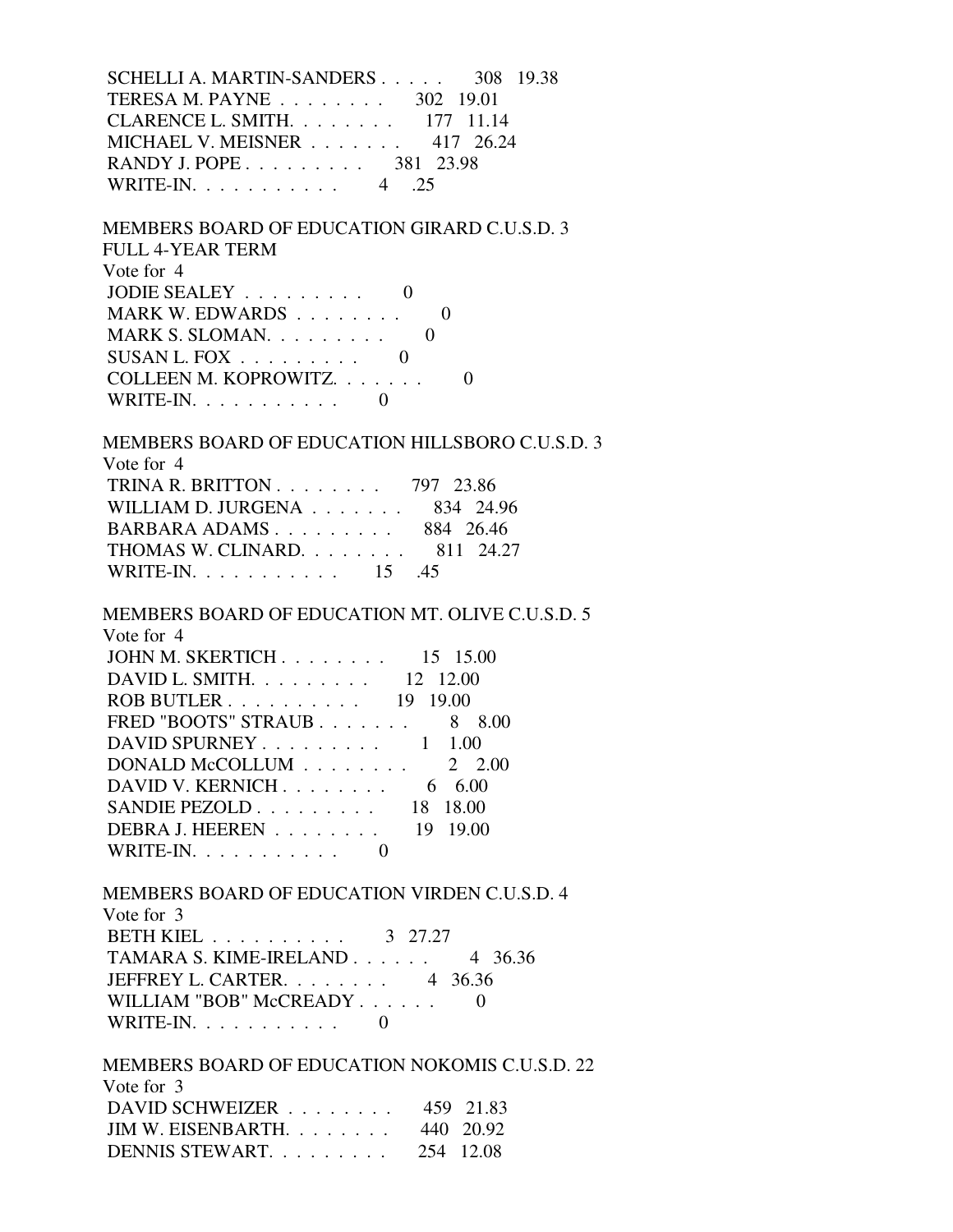| SCOTT GAFFNER<br>$\theta$<br>RONALD N. SMITH<br>$\Omega$<br>THOMAS R. THEISS<br>$\Omega$<br>WRITE-IN. $\ldots$ , $\ldots$<br>$\theta$<br>DARELL O. BELLM $\ldots \ldots$<br>$\Omega$<br>JOYCE A. ZERBAN<br>$\theta$<br>CATHERINE BOULANGER<br>$\Omega$<br>JONATHAN C. BASDEN<br>O<br>GREG BASLER. 0<br>WRITE-IN. $\ldots$ 0<br>MEMBERS BOARD OF EDUCATION VANDALIA C.U.S.D. 203<br>Vote for 3<br>$JAY$ G. SMITH $\ldots \ldots \ldots \ldots$ 11 16.92<br>STEVEN BRADLEY. $\ldots$ 6 9.23<br>ROBERT GARRISON II<br>6 9.23<br>JUDY WASMUTH $\ldots \ldots \ldots 12$ 18.46<br>ROY G. NICHOLS. 12 18.46<br>MATTHEW HALL<br>18 27.69<br>WRITE-IN. $\ldots$<br>$\theta$<br>Vote for 3<br>CHRIS WALL<br>2 33.33<br>JEFF BLACKBURN. 2 33.33<br>DENNIS ROCHKES. 2 33.33<br>WRITE-IN. $\ldots$ 0<br>TRUSTEES COMMUNITY COLLEGE DISTRICT KASKASKIA C.C.D. 501<br>Vote for 2<br>LuALICE HOLLAND KAMPWERTH<br>5 13.89<br>BILL HAWLEY. $\ldots$ 6 16.67<br>LINDA S. STOVER $\ldots \ldots \ldots$ 11 30.56<br>JAMES D. (JAMIE) VEACH 14 38.89<br>$WRITE-IN. \ldots \ldots \ldots$<br>$\Omega$ | MEMBERS BOARD OF EDUCATION BOND COUNTY C.U.S.D. 2<br>Vote for 3<br>MEMBERS BOARD OF EDUCATION HIGHLAND C.U.S.D. 5<br>Vote for 3 |
|-----------------------------------------------------------------------------------------------------------------------------------------------------------------------------------------------------------------------------------------------------------------------------------------------------------------------------------------------------------------------------------------------------------------------------------------------------------------------------------------------------------------------------------------------------------------------------------------------------------------------------------------------------------------------------------------------------------------------------------------------------------------------------------------------------------------------------------------------------------------------------------------------------------------------------------------------------------------------------------------------------------------------------------------------------------------------------------|---------------------------------------------------------------------------------------------------------------------------------|
|                                                                                                                                                                                                                                                                                                                                                                                                                                                                                                                                                                                                                                                                                                                                                                                                                                                                                                                                                                                                                                                                                   |                                                                                                                                 |
|                                                                                                                                                                                                                                                                                                                                                                                                                                                                                                                                                                                                                                                                                                                                                                                                                                                                                                                                                                                                                                                                                   |                                                                                                                                 |
|                                                                                                                                                                                                                                                                                                                                                                                                                                                                                                                                                                                                                                                                                                                                                                                                                                                                                                                                                                                                                                                                                   |                                                                                                                                 |
|                                                                                                                                                                                                                                                                                                                                                                                                                                                                                                                                                                                                                                                                                                                                                                                                                                                                                                                                                                                                                                                                                   |                                                                                                                                 |
|                                                                                                                                                                                                                                                                                                                                                                                                                                                                                                                                                                                                                                                                                                                                                                                                                                                                                                                                                                                                                                                                                   |                                                                                                                                 |
|                                                                                                                                                                                                                                                                                                                                                                                                                                                                                                                                                                                                                                                                                                                                                                                                                                                                                                                                                                                                                                                                                   |                                                                                                                                 |
|                                                                                                                                                                                                                                                                                                                                                                                                                                                                                                                                                                                                                                                                                                                                                                                                                                                                                                                                                                                                                                                                                   |                                                                                                                                 |
|                                                                                                                                                                                                                                                                                                                                                                                                                                                                                                                                                                                                                                                                                                                                                                                                                                                                                                                                                                                                                                                                                   |                                                                                                                                 |
|                                                                                                                                                                                                                                                                                                                                                                                                                                                                                                                                                                                                                                                                                                                                                                                                                                                                                                                                                                                                                                                                                   |                                                                                                                                 |
|                                                                                                                                                                                                                                                                                                                                                                                                                                                                                                                                                                                                                                                                                                                                                                                                                                                                                                                                                                                                                                                                                   |                                                                                                                                 |
|                                                                                                                                                                                                                                                                                                                                                                                                                                                                                                                                                                                                                                                                                                                                                                                                                                                                                                                                                                                                                                                                                   |                                                                                                                                 |
|                                                                                                                                                                                                                                                                                                                                                                                                                                                                                                                                                                                                                                                                                                                                                                                                                                                                                                                                                                                                                                                                                   |                                                                                                                                 |
|                                                                                                                                                                                                                                                                                                                                                                                                                                                                                                                                                                                                                                                                                                                                                                                                                                                                                                                                                                                                                                                                                   |                                                                                                                                 |
|                                                                                                                                                                                                                                                                                                                                                                                                                                                                                                                                                                                                                                                                                                                                                                                                                                                                                                                                                                                                                                                                                   |                                                                                                                                 |
|                                                                                                                                                                                                                                                                                                                                                                                                                                                                                                                                                                                                                                                                                                                                                                                                                                                                                                                                                                                                                                                                                   |                                                                                                                                 |
|                                                                                                                                                                                                                                                                                                                                                                                                                                                                                                                                                                                                                                                                                                                                                                                                                                                                                                                                                                                                                                                                                   |                                                                                                                                 |
|                                                                                                                                                                                                                                                                                                                                                                                                                                                                                                                                                                                                                                                                                                                                                                                                                                                                                                                                                                                                                                                                                   |                                                                                                                                 |
|                                                                                                                                                                                                                                                                                                                                                                                                                                                                                                                                                                                                                                                                                                                                                                                                                                                                                                                                                                                                                                                                                   |                                                                                                                                 |
|                                                                                                                                                                                                                                                                                                                                                                                                                                                                                                                                                                                                                                                                                                                                                                                                                                                                                                                                                                                                                                                                                   |                                                                                                                                 |
|                                                                                                                                                                                                                                                                                                                                                                                                                                                                                                                                                                                                                                                                                                                                                                                                                                                                                                                                                                                                                                                                                   |                                                                                                                                 |
|                                                                                                                                                                                                                                                                                                                                                                                                                                                                                                                                                                                                                                                                                                                                                                                                                                                                                                                                                                                                                                                                                   |                                                                                                                                 |
|                                                                                                                                                                                                                                                                                                                                                                                                                                                                                                                                                                                                                                                                                                                                                                                                                                                                                                                                                                                                                                                                                   | MEMBERS BOARD OF EDUCATION RAMSEY C.U.S.D. 204                                                                                  |
|                                                                                                                                                                                                                                                                                                                                                                                                                                                                                                                                                                                                                                                                                                                                                                                                                                                                                                                                                                                                                                                                                   |                                                                                                                                 |
|                                                                                                                                                                                                                                                                                                                                                                                                                                                                                                                                                                                                                                                                                                                                                                                                                                                                                                                                                                                                                                                                                   |                                                                                                                                 |
|                                                                                                                                                                                                                                                                                                                                                                                                                                                                                                                                                                                                                                                                                                                                                                                                                                                                                                                                                                                                                                                                                   |                                                                                                                                 |
|                                                                                                                                                                                                                                                                                                                                                                                                                                                                                                                                                                                                                                                                                                                                                                                                                                                                                                                                                                                                                                                                                   |                                                                                                                                 |
|                                                                                                                                                                                                                                                                                                                                                                                                                                                                                                                                                                                                                                                                                                                                                                                                                                                                                                                                                                                                                                                                                   |                                                                                                                                 |
|                                                                                                                                                                                                                                                                                                                                                                                                                                                                                                                                                                                                                                                                                                                                                                                                                                                                                                                                                                                                                                                                                   |                                                                                                                                 |
|                                                                                                                                                                                                                                                                                                                                                                                                                                                                                                                                                                                                                                                                                                                                                                                                                                                                                                                                                                                                                                                                                   |                                                                                                                                 |
|                                                                                                                                                                                                                                                                                                                                                                                                                                                                                                                                                                                                                                                                                                                                                                                                                                                                                                                                                                                                                                                                                   |                                                                                                                                 |
|                                                                                                                                                                                                                                                                                                                                                                                                                                                                                                                                                                                                                                                                                                                                                                                                                                                                                                                                                                                                                                                                                   |                                                                                                                                 |
|                                                                                                                                                                                                                                                                                                                                                                                                                                                                                                                                                                                                                                                                                                                                                                                                                                                                                                                                                                                                                                                                                   |                                                                                                                                 |
|                                                                                                                                                                                                                                                                                                                                                                                                                                                                                                                                                                                                                                                                                                                                                                                                                                                                                                                                                                                                                                                                                   |                                                                                                                                 |
|                                                                                                                                                                                                                                                                                                                                                                                                                                                                                                                                                                                                                                                                                                                                                                                                                                                                                                                                                                                                                                                                                   |                                                                                                                                 |

| GARY C. NIEHAUS $\ldots \ldots \ldots$ 3 18.75 |  |
|------------------------------------------------|--|
| LELAND GLAZEBROOK $6\quad 37.50$               |  |
| THOMAS A. NIEBRUGGE $7\quad 43.75$             |  |
| WRITE-IN. $\ldots$                             |  |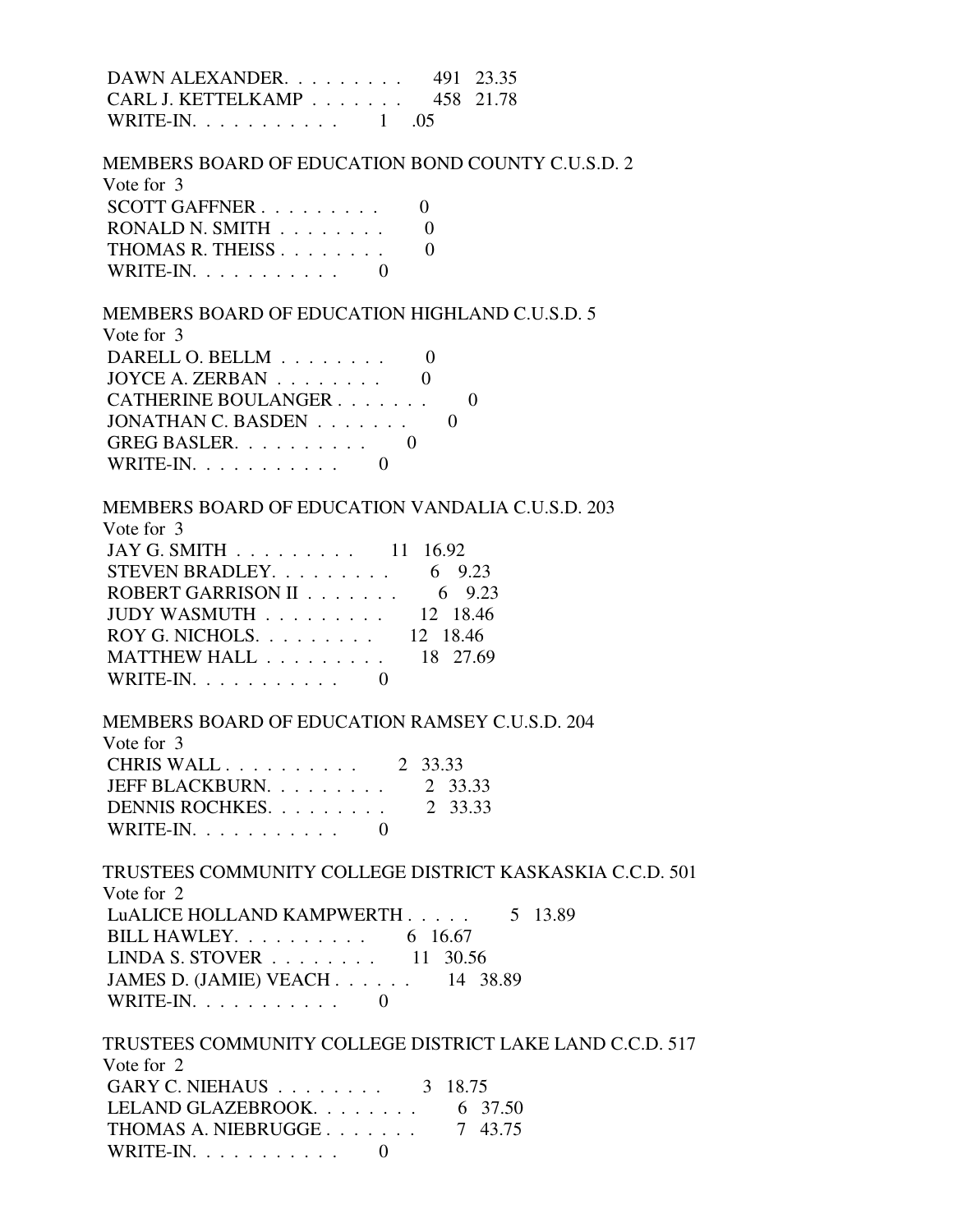MEMBER REG.BD.SCHOOL TRUSTEES (MADISON COUNTY) FULL 6 YEAR TERM Vote for 3 CLYDE JONES, SR. . . . . . . . . 0 CATHY ALLISON . . . . . . . . . 0 WRITE-IN. . . . . . . . . . . 0 MEMBERS REG.BD SCHOOL TRUSTEES (SANGAMON COUNTY) Vote for 3 RICHARD M. HADFIELD . . . . . . . 2 33.33 ROBERT PLUNK . . . . . . . . . 1 16.67 RALPH L. MOORE. . . . . . . . . 3 50.00 WRITE-IN.  $\ldots$  . . . . . . . . 0 MEMBERS REG.BD.SCHOOL TRUSTEES (BOND,EFFINGHAM,FAYETTE) Vote for 2 JAMES A. HARRE. . . . . . . . . 23 58.97 WILLIAM L. WENDLING . . . . . . . 16 41.03 WRITE-IN.  $\ldots$  . . . . . . . . 0 MEMBERS REG.BD.SCHOOL TRUSTEES (CALHOUN, GREENE, JERSEY Vote for 3 LYLE STOECKER . . . . . . . . . 23 63.89 ROBERT WALKER . . . . . . . . . 13 36.11 WRITE-IN.  $\ldots$  . . . . . . . . 0 MEMBERS REG.BD.SCHOOL TRUSTEES (CHRISTIAN AND MONTGOMERY COUNTIES) Vote for 2 DAVID L. SPINNER . . . . . . . . 2,425 98.10 WRITE-IN. . . . . . . . . . . 47 1.90 MEMBERS REG.BD.SCHOOL TRUSTEES (MADISON COUNTY) Vote for 1 NO CANDIDATE FILED . . . . . . . 0 WRITE-IN. . . . . . . . . . . 0 FIRE DISTRICT TRUSTEE MORRISONVILLE-PALMER F.P.D. Vote for 2 LARRY "DOC" PROSE. . . . . . . . . 1 50.00 JOE KENT. . . . . . . . . . . 1 50.00 WRITE-IN.  $\ldots$  . . . . . . . . 0 VANDALIA CUSD 203 BOND ISSUE 1 Vote for 1 YES . . . . . . . . . . . . 6 19.35 NO. . . . . . . . . . . . . 25 80.65 VANDALIA CUSD 203 BOND ISSUE 2 Vote for 1